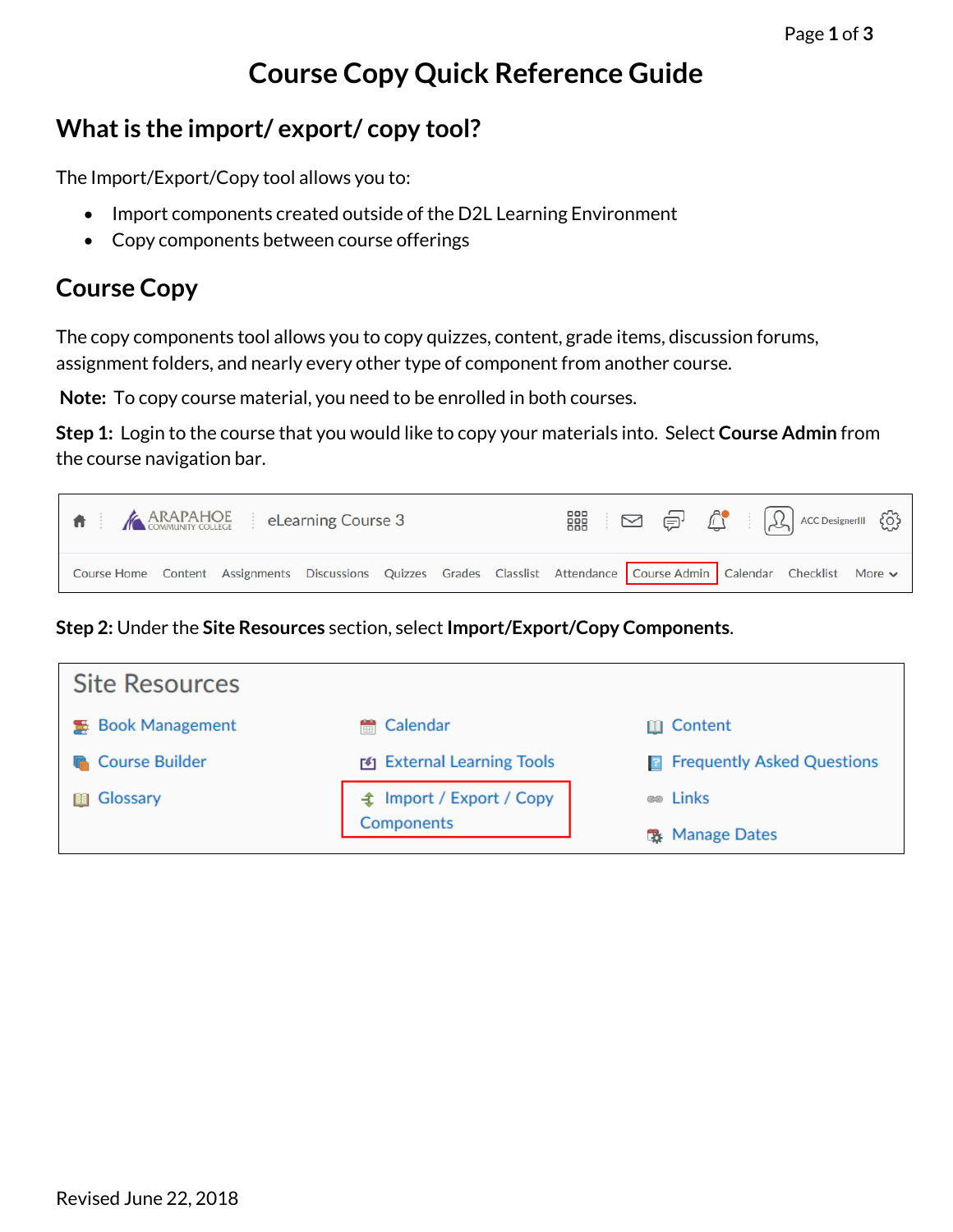**Step 3:** Select **Copy Components from Another Org Unit**, and then select **Search for offering**.

| Import/Export/Copy Components                                                                                                    |  |  |  |
|----------------------------------------------------------------------------------------------------------------------------------|--|--|--|
| What would you like to do?                                                                                                       |  |  |  |
| <b>Copy Components from another Org Unit</b><br>What is an Org Unit?                                                             |  |  |  |
| <b>Course to Copy:</b><br><b>Search for offering</b><br>$\blacktriangleright$ Include protected resources<br><b>View History</b> |  |  |  |

**Step 4:** In the search bar, type in the complete course id (CIS118201 FA18) including the semester of the course that you want to copy from. Select the magnifying glass icon to start your search.

Select your course from the **Search Result** and then select **Add Selected** located at the bottom left of the window.

|    | <b>Select Course Offering</b>                |                                                                              |                  |              |  |  |  |  |
|----|----------------------------------------------|------------------------------------------------------------------------------|------------------|--------------|--|--|--|--|
|    | <b>Show Search Options</b><br>CIS118201 fa18 |                                                                              |                  |              |  |  |  |  |
|    | Clear Search<br>1 Search Result              |                                                                              |                  |              |  |  |  |  |
|    |                                              |                                                                              |                  |              |  |  |  |  |
|    | Offering Code ▲                              | <b>Offering Name</b>                                                         | Department       | Semester     |  |  |  |  |
| i. | S_ACC_CIS118201_201920                       | CIS118201<br>Intro PC<br>Applications<br>(Victoria<br>Sauber)<br><b>FA18</b> | <b>CIS</b>       | Fall<br>2018 |  |  |  |  |
|    |                                              |                                                                              | 20 per page<br>v |              |  |  |  |  |
|    |                                              |                                                                              |                  |              |  |  |  |  |
|    |                                              |                                                                              |                  |              |  |  |  |  |
|    | <b>Add Selected</b><br>Close                 |                                                                              |                  |              |  |  |  |  |